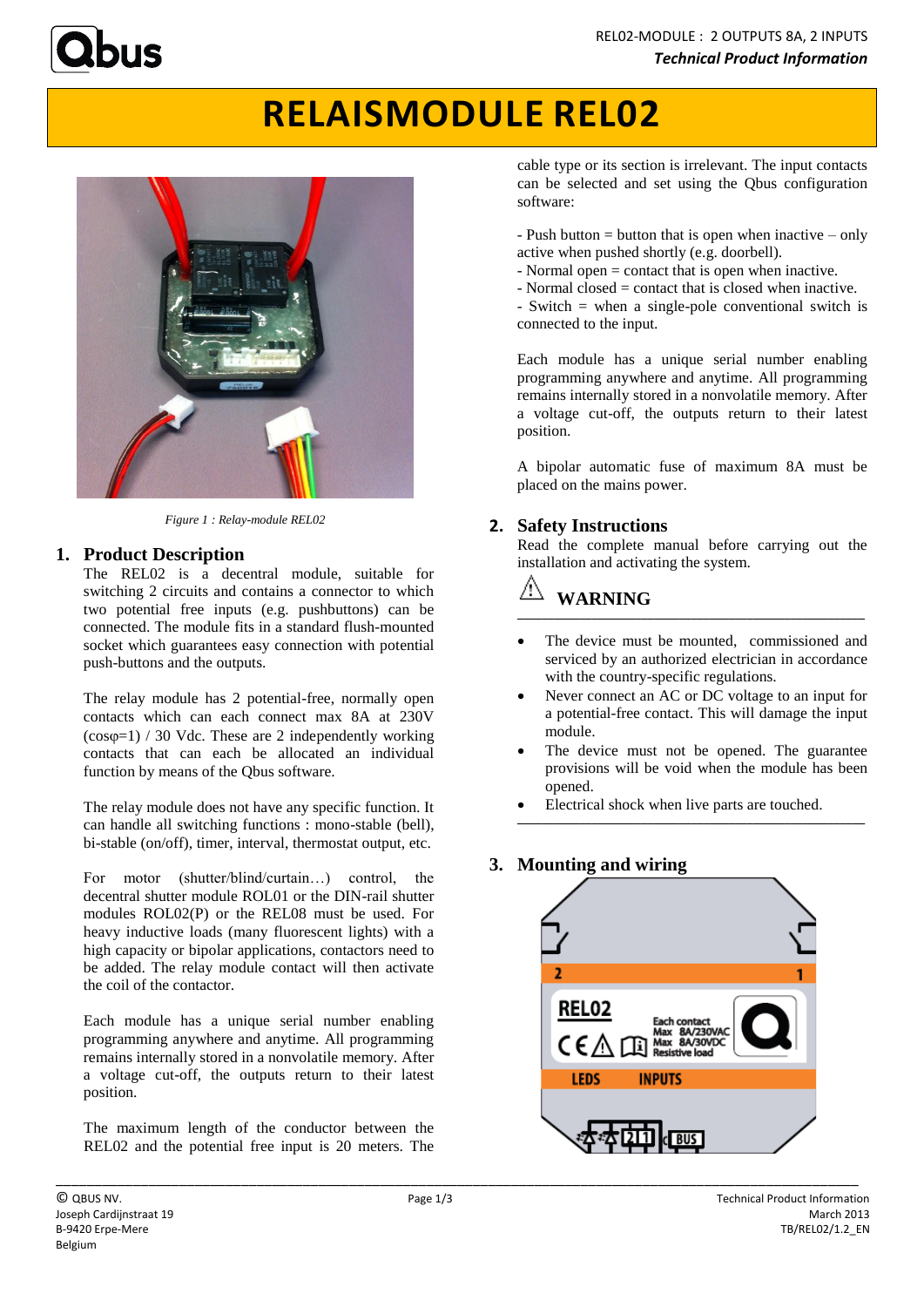

## **RELAISMODULE REL02**

*Figure 2 : Connection example for mains voltage and loads*

#### **BUS WIRING:**

The provided bus cable needs to be connected to the connector on the REL02 and the two separate cables need to be connected to the bus. It is recommended to use the Qbus cable or any other cable with minimum 2 x 1mm² conductors as a bus lead. The green protected EIB wire is also allowed when the conductors are guided per 2 in order to obtain a section of minimum 2  $\bar{x}$  1mm<sup>2</sup>.

*IMPORTANT : THE BUS CABLE SHOULD BE SHIELDED AND GROUNDED! THE GROUNDING SHOULD BE CONNECTED TO THE OVERALL GROUNDING OF THE BUILDING.*

### **LOAD CIRCUITS (1,2) :**

Both outputs of the REL have 14cm wires. These can be connected to the to be controlled circuits with a clamp. If sockets are to be connected, this should be done with separate contactors (2P/20A contactor required).

#### **INPUTS :**

A separate multicable (29cm) is delivered with the REL02 which can be connected to the input connector of the module. Low-current LEDs (2mA without serial resistor) can be connected to the LED outputs. Via the Qbus System Manager, it can be selected if the LEDs represent the status of the relays or the status of the inputs.

The maximum length of the conductor between the REL02 and the potential free input is 20 meters. The cable type or its section is irrelevant.

We suggest to foresee two flush-mounted sockets for the installation of the REL02: one for the REL02 and the output connections and one for the connection of the inputs. This will increase the ease of installation.

#### **POWER SUPPLY:**

The REL02 is powered by the bus.

## **4. Technical Data**

#### **GENERAL SPECIFICATIONS :**

- Power supply : bus
- Ambient temperature : Working temp. range : 10°C to 50°C Storage temp. range : -10°C to 60°C
- Maximum humidity : 93%, no moisture condensation
- Bus load :
	- At rest: 5mA without LEDs, 8mA with LEDs at nominal 13,8V During activation: 16mA without LEDs, 20mA with LEDs at nominal 13,8V

Max installation altitude : 2.000 meters.

#### **OUTPUTS :**

- OUT1 OUT2 : 2 potential-free normally open single contacts
- Rated current : 8A
- A bipolar automatic fuse of maximum 8A must be placed on the mains power.
- Contact resistance :  $30 \text{m}\Omega$
- Endurance : min. 100,000 operations
	- Rated load : Resistive load  $(cos \varphi = 1)$  8A at 230Vac 8A at 30Vdc Inductive load ( $\cos \varphi = 0.4$ ; L/R = 7 ms) 3,5A at 230Vac 3,5A at 30Vdc Maximum switching power :
- Resistive load ( $cos \varphi = 1$ ) 2000VA at 230Vac 240W at 30Vdc Inductive load ( $\cos \varphi = 0.4$ ; L/R = 7 ms) 875VA at 230Vac 170W at 30Vdc

We strongly recommend not to exceed these values, otherwise an external contactor should be used!

 2mA LEDs without serial resistor can be connected to the LED outputs.

## **INPUTS :**

- IN1 IN2 : 2 potential-free single contacts
- Input signal delay : - when closing the contact : max 100ms - after opening the contact : max 100ms
- Input function : pushbutton, normal open, normal close, switch. To be set by Qbus Configuration Software (System Manager).

#### **PHYSICAL SPECIFICATIONS**

- Housing
- Protection Degree : IP20
- Installation : on the bus
- Dimensions (HxWxL) : 12mm x49mm x49mm
- Weight : approx. 50 gr.

## **ELECTRICAL SAFETY**

- Bus : 13,8VDC safety extra low voltage.
- Non-toxic WEEE/RoHS compliant

## **CE**

 Complies with the EMC regulations and low voltage regulations. The device complies with EN50090-2-2 (1996) +A1(2002) +A2 (2007) en EN61000-6-3, EN61000-6-1 (2007)

\_\_\_\_\_\_\_\_\_\_\_\_\_\_\_\_\_\_\_\_\_\_\_\_\_\_\_\_\_\_\_\_\_\_\_\_\_\_\_\_\_\_\_\_\_\_\_\_\_\_\_\_\_\_\_\_\_\_\_\_\_\_\_\_\_\_\_\_\_\_\_\_\_\_\_\_\_\_\_\_\_\_\_\_\_\_\_\_\_\_\_\_\_\_\_\_\_\_\_\_\_\_\_\_